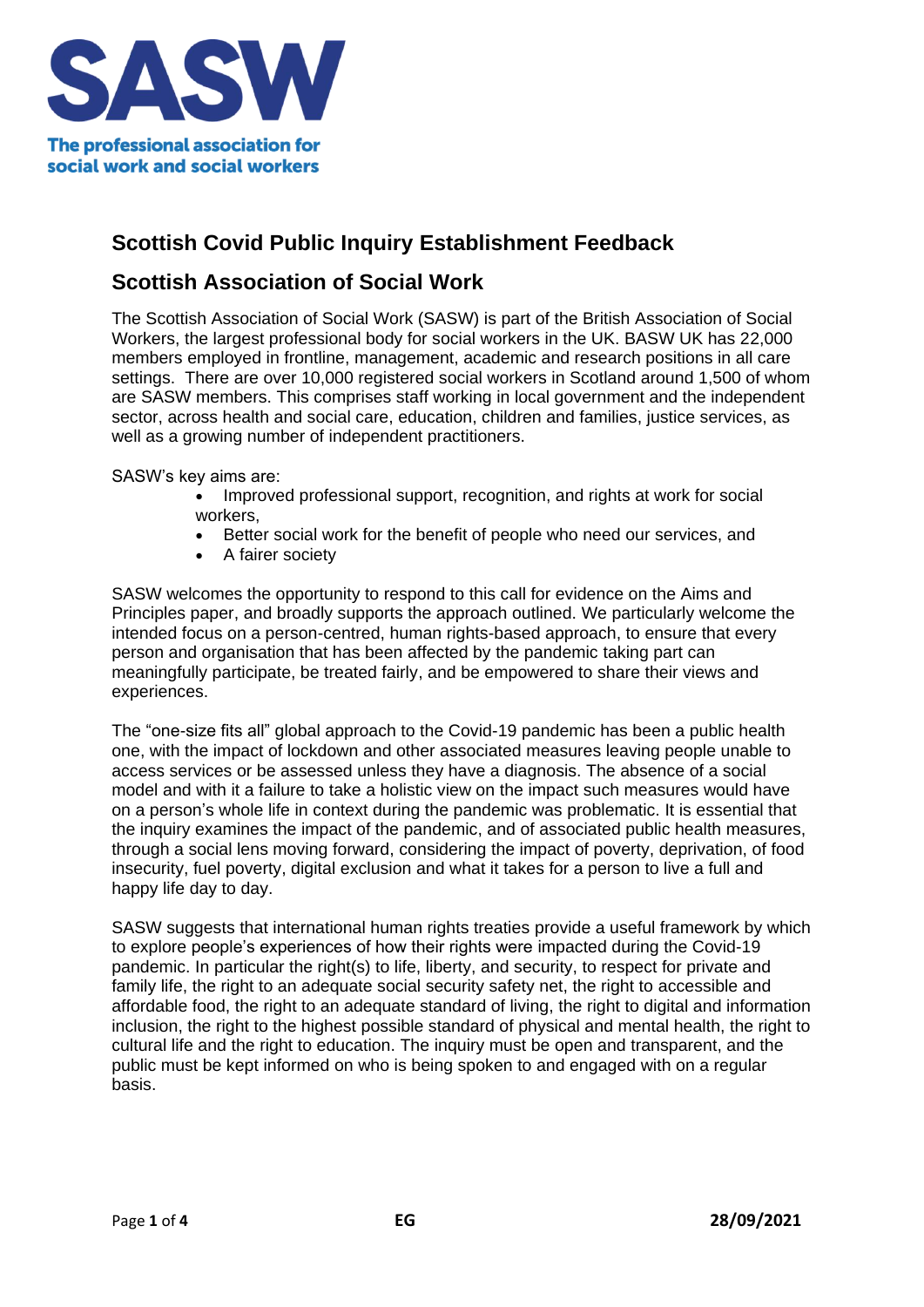## **What do you think the Inquiry should cover?**

SASW suggests the following areas be covered within the inquiry:

- Delays and lack of PPE, in particular the impact this had on frontline staff, including social workers who were forced to make do with DIY face masks and hand sanitisers
- The impact on child and adult protection and on professional's capacity/ability to undertake this work for the duration of the pandemic, how risk was managed and inconsistent approaches across local authorities to this, the impact on people who were experiencing/not experiencing support at that time; it's important that this issue is explored sensitively so as not to breach confidentiality, consideration must be given to how best to address this in the context of the inquiry
- The impact of services being reduced or changed, e.g., care packages being withdrawn or reduced, non-essential surgeries, mental health services/drug and alcohol treatments being paused
- The impact on care homes, including the impact on staff, residents, and family members, people being moved from hospitals into care homes without adequate testing
- Increase of risk levels in relation to domestic abuse incidents, and impact on mental health
- The disproportionate impact of the pandemic on women, many of whom assume most of the caring responsibilities for children and other family members
- Inequity in relation to Self-Directed Support dependent on which of the options an individual had; national guidance on 1 and 2, and not on option 3 or aspects of option 4
- The impact of the pandemic on those in prison and their families, including prisoners being kept in solitary confinement for long periods of time
- Impact on carers, parents and families, lack of respite or any other arrangements, including day services
- The impact on those who were shielding, particularly on their mental health
- The disproportionate impact on black and minoritised ethnic communities
- Impact on transitions, for example, in a school context or transition(s) between services
- Impact on looked after children, family contact, children in residential care, foster care, kinship care and adoption processes
- Isolation in relation to home care services, abandonment of people who had low level support requirements
- Eligibility criteria and assessment and disconnect between informal, semi-formal then formal services, up to statutory high-end cases
- Exacerbation/impact of poverty financial situation, employment, benefits, and economic impact,
- The impact on education, including on social work education, and young people missing out on this during Covid-19
- The disproportionate impact on people with disabilities, including learning disabilities
- Digital exclusion, and how this impacted on marginalised communities and families
- Impact on children and young people, particularly in relation to their mental health e.g.,rise in eating disorders during this time. Impact on babies and young children, many of whom have spent the first year(s) of their lives in a lockdown setting and missed out on early socialisation